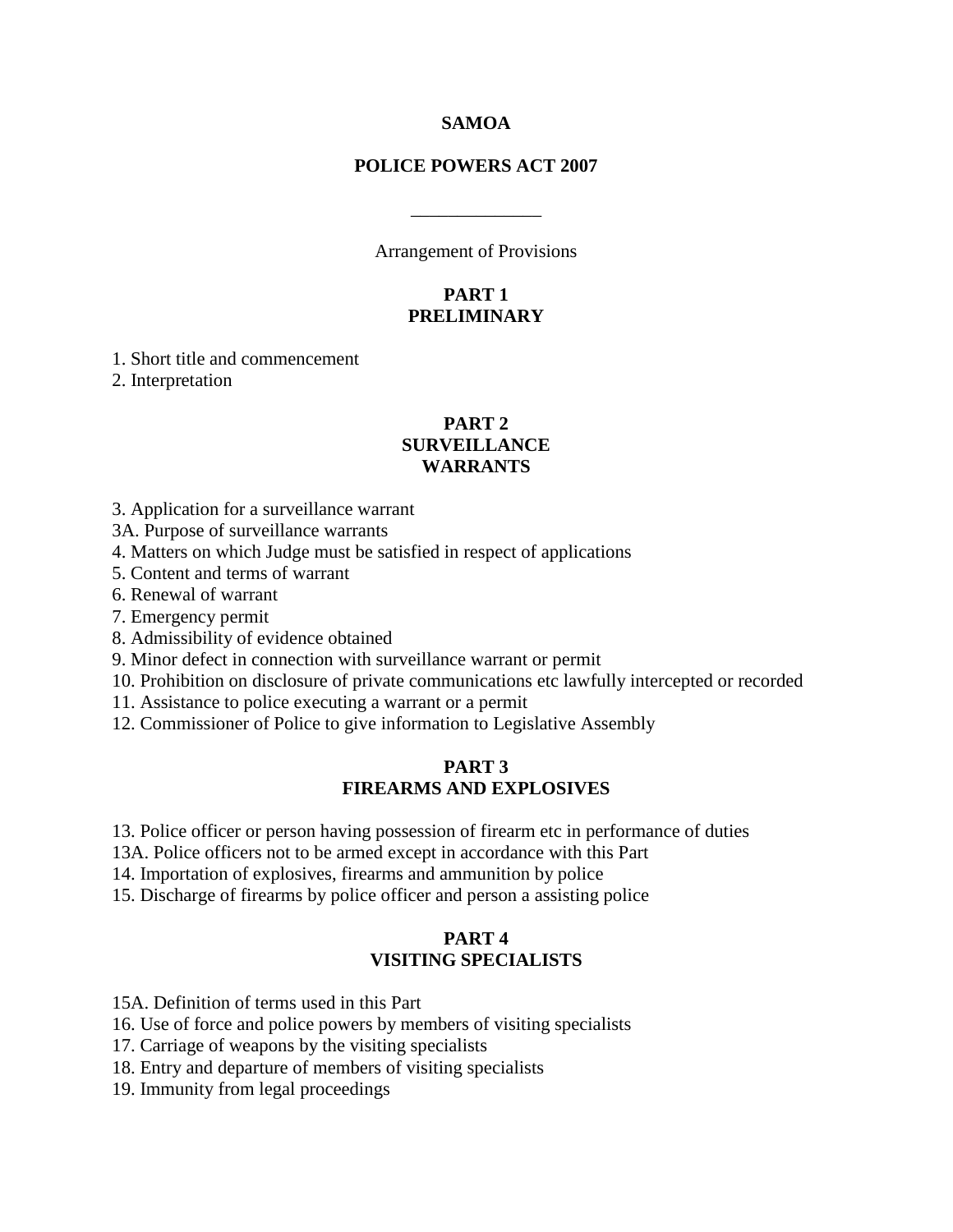# **PART 5 FORENSIC SAMPLES**

20. Interpretation

21. Taking a forensic sample

22. General rules for carrying out forensic procedures

23.Use of force in carrying out forensic procedures

24. Admissibility of forensic sample

25. Samples

26. Refusing to allow forensic procedure

27. Approved testing facility

### **PART 6 POWERS OF ENTRY AND SEIZURE**

28. Police powers of entry

29. Power to enter premises to arrest offender

30. Power to conduct search of arrested person

31. Power to conduct search of arrested person's premises

32. The things that are authorised by search warrant

33. Availability of assistance and use of force in executing warrant

34. Specific powers available to police officers executing. warrant in relation to premises

35. Use of equipment to examine or process things

36. Stopping, searching and detaining people

#### **PART 7 MISCELLANEOUS**

37. Authority to use police dogs

38. Injuring or attempting to injure a police dog

39. Application of other enactments

40. Regulations

41. Consequential amendment of the Arms Ordinance 1960

### **2007, No. 27**

\_\_\_\_\_\_\_\_\_\_\_\_\_\_

#### **AN ACT to provide police officers with certain powers necessary to carry out enforcement activities.**

*19th November 2007]* 

**BE IT ENACTED** by the Legislative Assembly of Samoa in Parliament assembled as follows: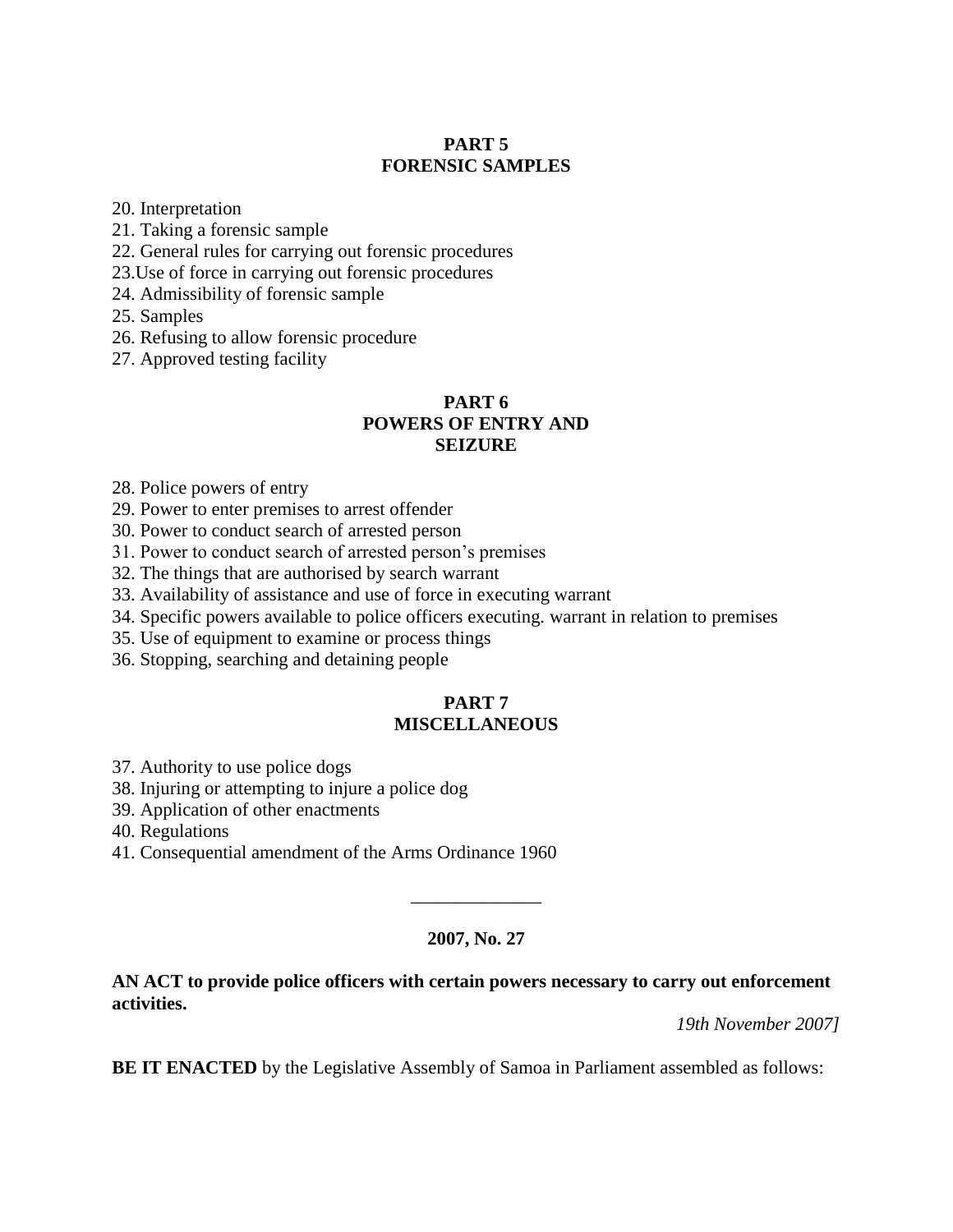### **PART 1 PRELIMINARY**

**1. Short title and commencement**-(1) This Act may be cited as the Police Powers Act 2007.

(2) This Act shall come into force on the date of assent of the Head of State.

(3) Notice of commencement of this Act shall be published in Samoan and English in the Savali and one other newspaper circulating in Samoa.

**2. Interpretation**-(1) In this Act, unless the contrary intention appears:

"interception device" means any electronic, mechanical, or electromagnetic instrument, apparatus, equipment, or other device that is used or is capable of being used to intercept a private communication;

"Minister" means the Minister who under the Constitution is given responsibility for this Act;

"optical surveillance device" means any device capable of being used to record visually or observe an activity but does not include spectacles contact lenses or a similar device used by a person with impaired sight to overcome that impairment;

"police dog" means a dog that is used by a police officer or accompanies a police officer in the execution of that officer's duties;

"premises" includes an aircraft, vehicle, boat or ship and any structure such as a cooking fale that, although not connected to another premises, is used by the occupants of that other premises;

"private communication" means a communication (whether in oral or written form or otherwise) made under circumstances that may reasonably be taken to indicate that any party to the communication desires it to be confined to the parties to the communication;

"serious offence" means an offence against any law of Samoa that would constitute unlawful activity;

"surveillance device" means an interception device or an optical surveillance device;

"surveillance warrant" means a warrant referred to in subsection 3(1);

"this Act" includes regulations made under this Act;

"unlawful activity" means any act or omission that constitutes an offence and that is punishable, under the laws of Samoa, by imprisonment for a maximum period of not less than 12 months, but does not include any crimes that relate, directly or indirectly, to the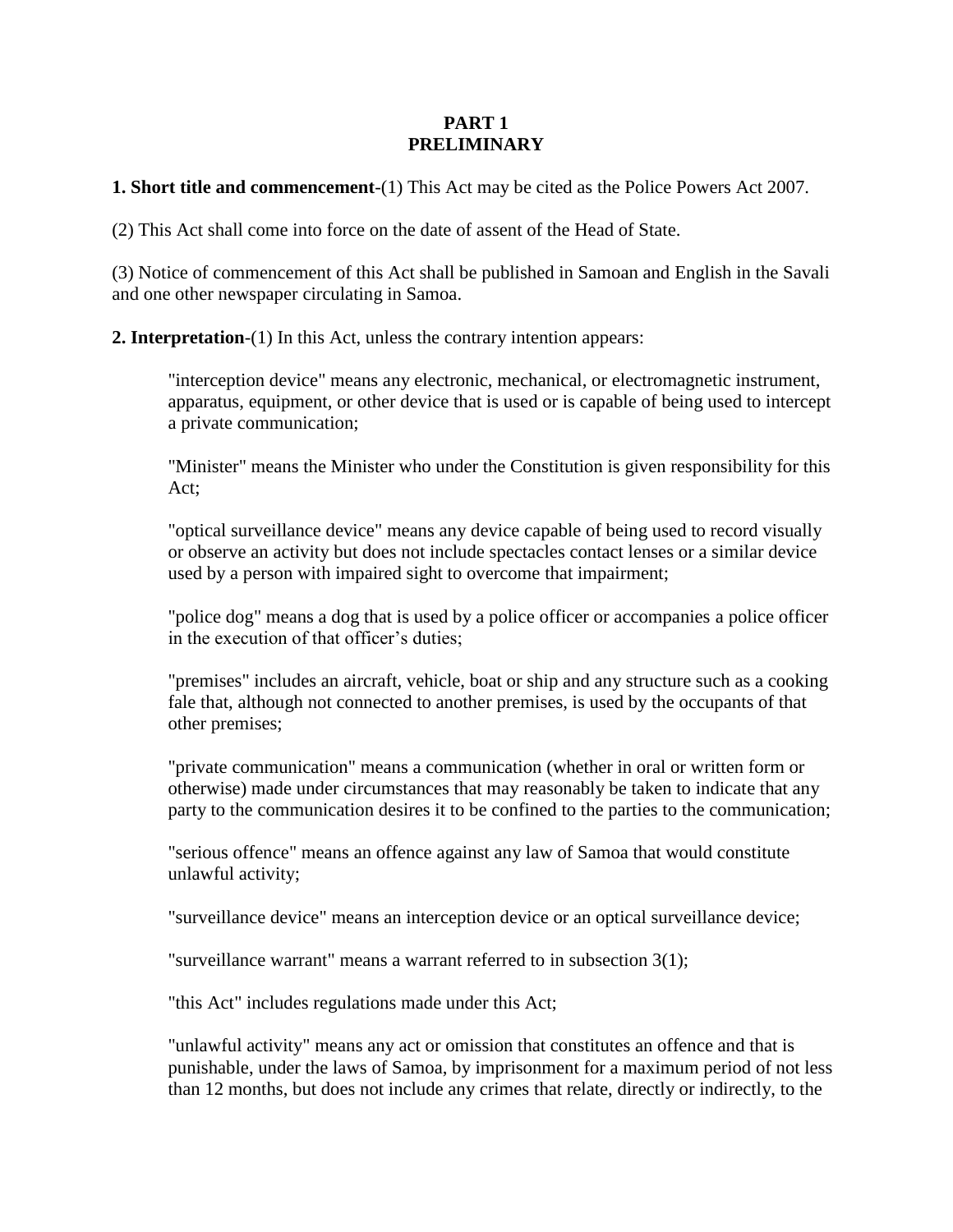regulation, imposition, calculation or collection of taxes or the enforcement of exchange control regulations;

"Judge" means a Judge of the Supreme Court.

(2) Except so far as the contrary intention appears, an expression that is used in this Act and is defined in the Police Services Act 1977 has in this Act the same meaning as in the Police Services Act 1977.

## **PART 2 SURVEILLANCE WARRANTS**

**3. Application for a surveillance warrant**-(1) An application may be made in accordance with this section to a Judge for a warrant for any member of the police to:

(a) intercept a private communication by means of an interception device; or

(b) to record visually or observe an activity of a person by means of an optical surveillance device; or

(c) or to use both an interception device and an optical surveillance device, in any case where there are reasonable grounds for suspecting that a person is planning, participating in, or committing, or has planned, participated in, or committed a serious offence.

(2) An application under subsection (1) shall be in writing and on oath, and set out the following particulars:

(a) the facts relied upon to show that there are reasonable grounds for suspecting that a person is planning, participating in, or committing, or has planned, participated in, or committed a serious offence; and

(b) a description of the manner in which it is proposed to intercept private communications or record or observe activities; and

(c) the name and address, if known, of the person whose private communications or a record or observations of whose activities there are reasonable grounds for suspecting will assist the police investigation of the case or if the name and address of the suspect are not known, a general description of the premises, place, thing, or type of facility in respect of which it is proposed to intercept private communications or record or observe activities; and

(d) the period for which a warrant is requested.

**3A. Purpose of surveillance warrants** - The purpose of a surveillance warrant is to allow police to gather information and evidence that will assist them in their fight against organized crimes.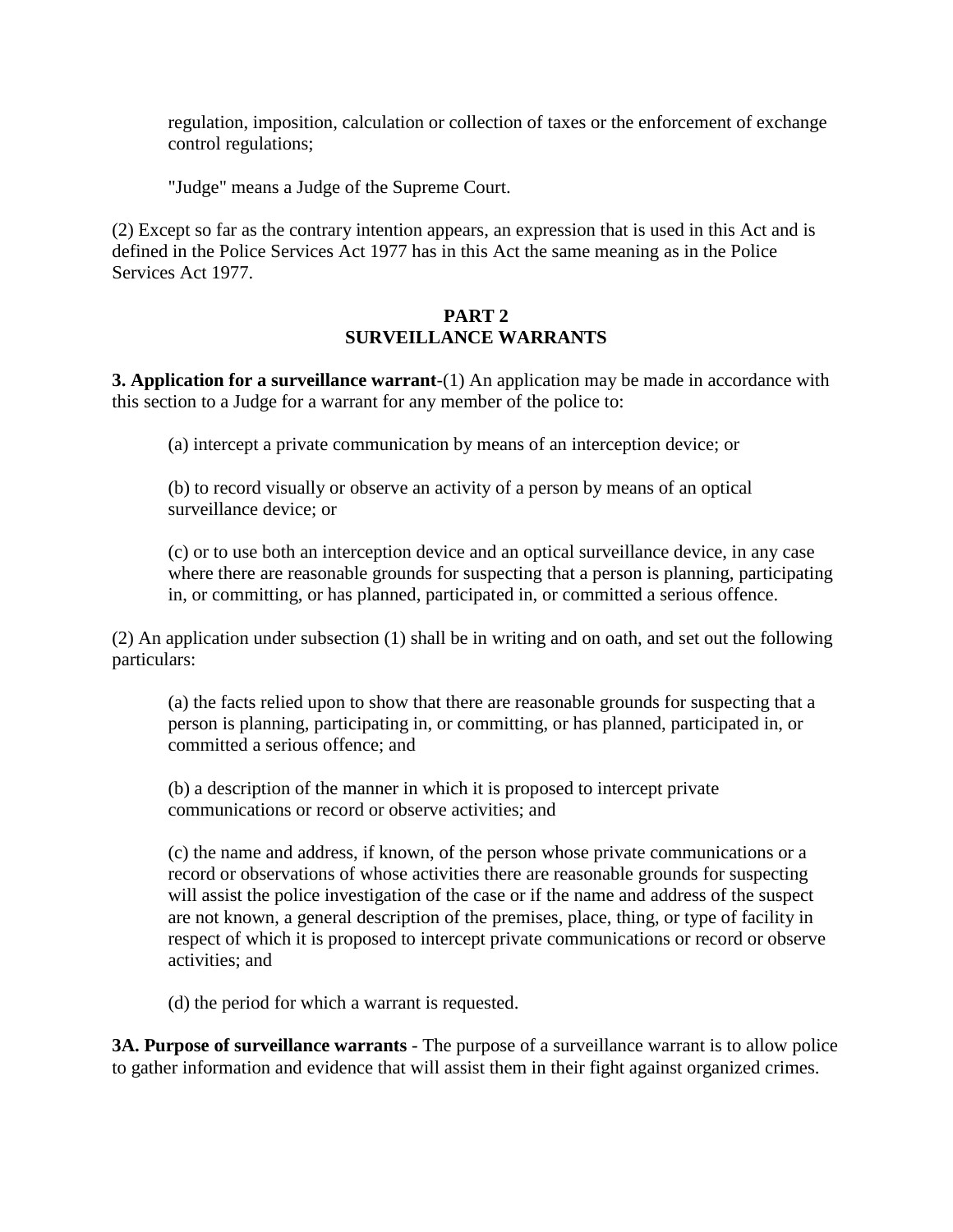**4. Matters on which Judge must be satisfied in respect of applications -**On an application made in accordance with section 3, the Judge may grant a surveillance warrant if satisfied that it would be in the best interests of the administration of justice to do so, and that:

(a) there are reasonable grounds for suspecting that a person is planning, participating in, or committing, or has planned, participated in, or committed a serious offence; and

(b) there are reasonable grounds for suspecting that evidence relevant to the investigation of the case will be obtained through the use of a surveillance device to intercept private communications or record or observe activities.

# **5. Content and terms of warrant**-(1) A surveillance warrant:

(a) shall state the offence or offences in respect of which the warrant is granted; and

(b) if the warrant relates to the use of a surveillance device on premises – shall state the name and address of the suspect whose private communications may be intercepted or whose activities may be recorded or observed or, if the suspect's name and address are not known, the general description of the premises, place, thing, or type of facility in respect of which the private communications will be intercepted or activities recorded or observed; and

(c) if the warrant authorises the use of a surveillance device in respect of the conversations, activities or location of a person – shall state the name of the person (if known) or the fact that the person's identity is unknown; and

(d) shall contain additional terms and conditions that the Judge considers to be advisable in the public interest.

(2) Without limiting subsection (1), where it is proposed to place an surveillance device in the residential or business premises of a person who is a lawyer, or a clergyman, or a medical practitioner or such other person as determined by the Judge, the Judge may attach conditions that the Judge considers desirable to avoid so far as practicable the interception of communications or recording or observing of activities of a professional character to which the lawyer or clergyman or medical practitioner or such other person as determined by the Judge is a party.

(3) Without limiting subsection (1), a surveillance warrant need not be limited to particular premises and can apply in relation to an interception device or optical surveillance device designed to intercept communications or observe or record activities involving a person wherever that person may be.

(4) A surveillance warrant has effect, according to its terms, to:

(a) authorise the interception of private communications by means of an interception device; or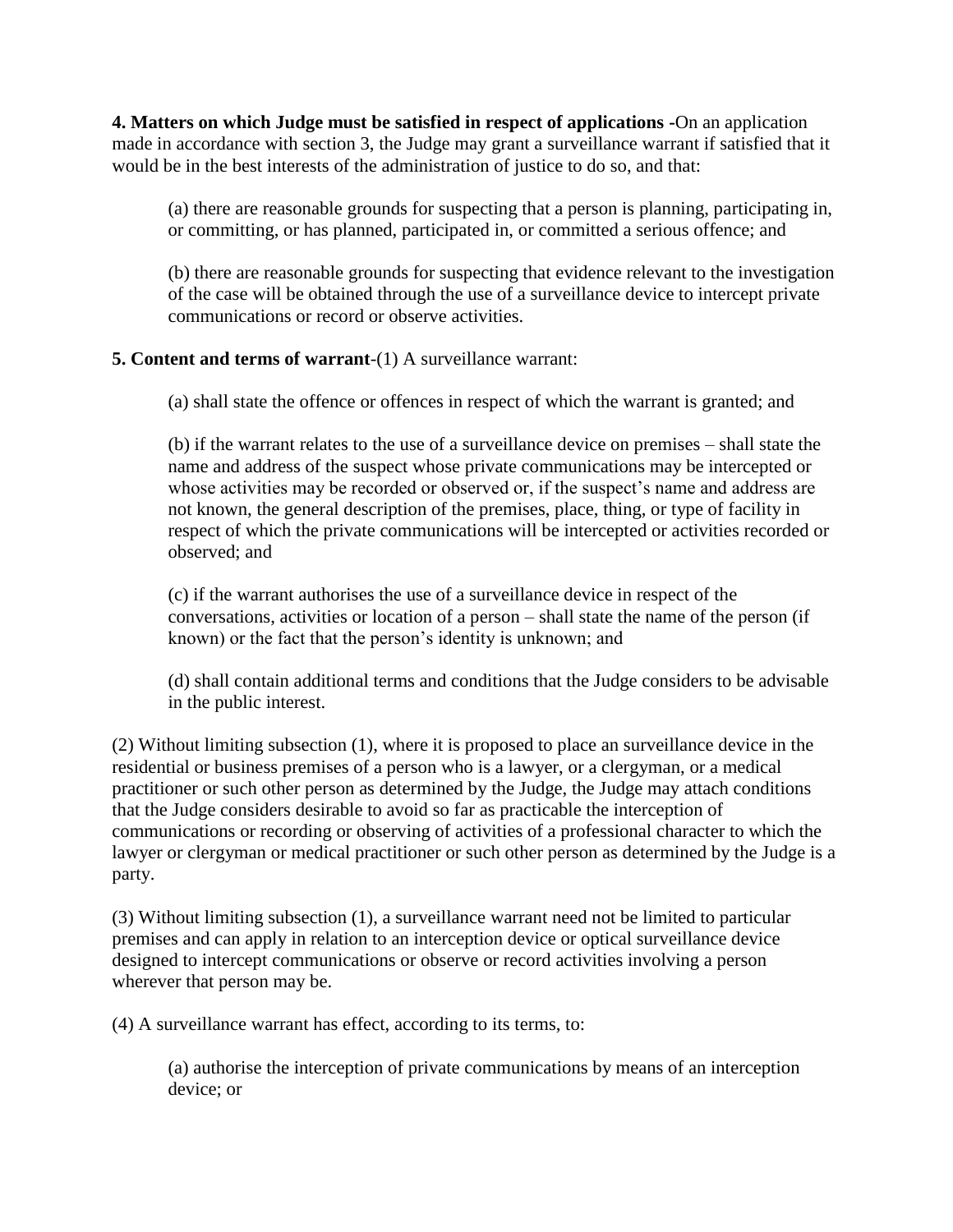(b) authorise the recording visually or observing of an activity of a person by means of an optical surveillance device; or

(c) authorise (a) and (b).

(5) A surveillance warrant also authorises:

(a) the retrieval of the surveillance device; and

(b) entry (with such force as necessary) to any premises for the purpose of placing, servicing or retrieving a surveillance device; and

(c) the connection of the surveillance device to any source of electricity and the use of electricity from that source to operate the surveillance device; and

(d) the provision of assistance or technical expertise to the police officer primarily responsible for the execution of the warrant in the installation, use, maintenance or retrieval of the surveillance device.

(6) A surveillance warrant is valid for the period, not exceeding 90 days, specified in the warrant.

**6. Renewal of warrant**-(1) A Judge may grant a renewal of a surveillance warrant upon application made at any time before the warrant (or any current renewal of the warrant) has expired.

(2) An application for a renewal of a warrant must:

(a) give the reason and period for which the renewal is required; and

(b) be accompanied by full particulars, together with times and dates, of any interceptions made or attempted under the warrant and an indication of the nature of the information that has been obtained by every such interception; and

(c) be supported by such other information as the Judge may require.

(3) A renewal of a surveillance warrant may be granted under this section if the Judge is satisfied that the circumstances described in section 4 still apply.

(4) A renewal of a surveillance warrant is valid for the period, not exceeding 90 days, specified in the renewal.

(5) A renewal of a surveillance warrant may be granted upon an application made within the time prescribed by subsection (1) notwithstanding that the warrant (or any renewal of the warrant) has expired before the application is determined.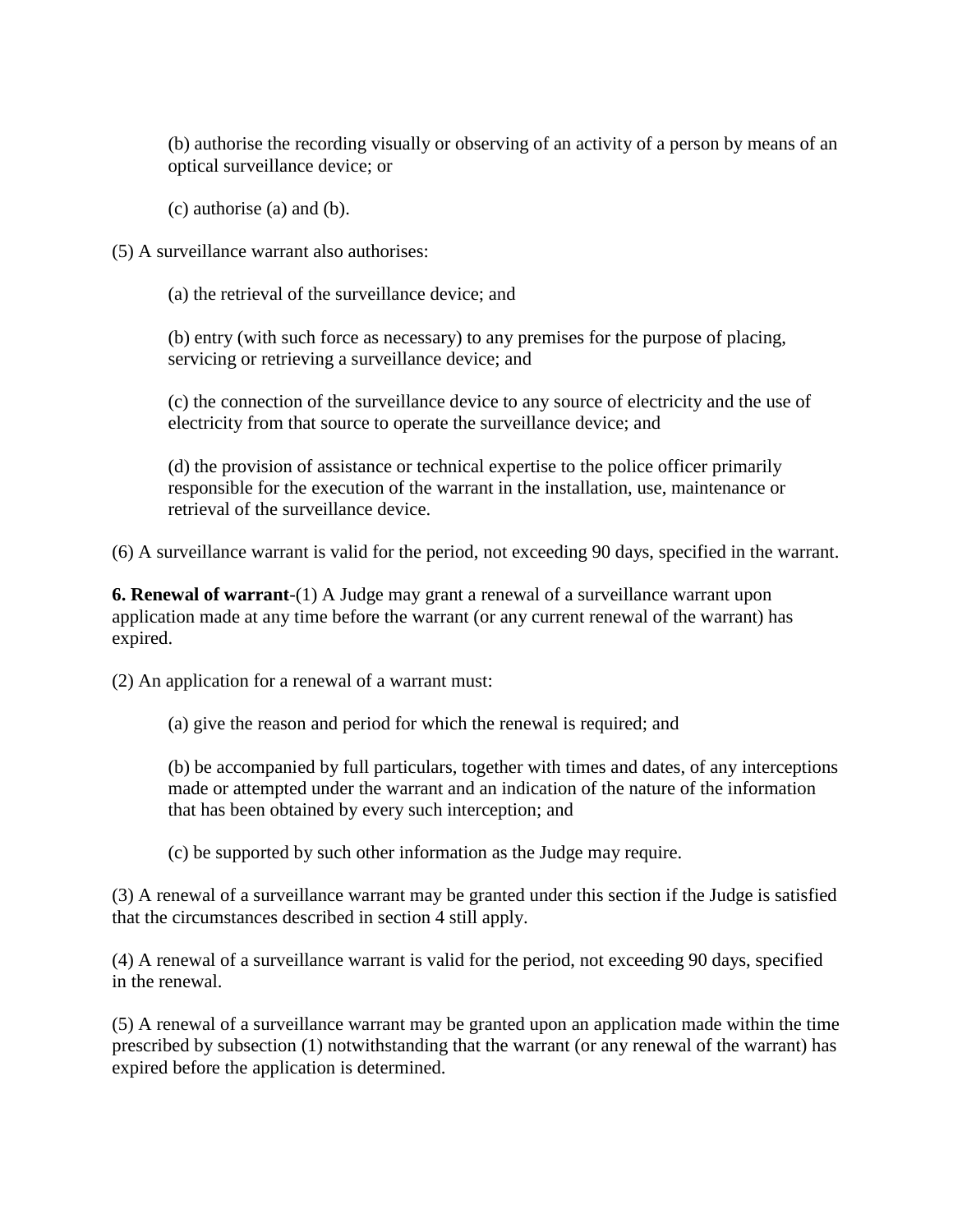(6) Nothing in this section prevents a Judge from granting a second or subsequent renewal of a surveillance warrant upon an application duly made.

**7. Emergency permit**-(1) In any case where a Judge is satisfied that circumstances exist that would justify the grant of a surveillance warrant under section 4, but the urgency of the situation requires that the interception or recording or observing should begin before a warrant could with all practicable diligence be obtained, the Judge may, orally or in writing, grant an emergency permit for the interception of private communications or the recording or observing of activities in respect of particular premises or person or a particular place or a particular thing or particular type of facility and in a particular manner.

(2) An application for an emergency permit may be made orally.

(3) So far as it is capable of applying, section 5 applies to emergency permits in the same manner as it applies to surveillance warrants.

(4) An emergency permit is valid for 48 hours from the time when it is given, and then expires.

**8. Admissibility of evidence obtained** - Material obtained pursuant to a surveillance warrant granted under section 4 or a permit granted under section 7 is admissible as evidence in any proceedings for prosecution of a serious offence.

**9. Minor defect in connection with surveillance warrant or permit**-(1) If information or a record is purportedly obtained through the use of a surveillance device authorised by a surveillance warrant granted under section 4 or a permit granted under section 7 and there is a minor defect or irregularity in relation to the surveillance warrant or permit and but for that defect or irregularity the warrant or permit would have been sufficient authority for the action taken then:

(a) the use of that surveillance device is to be treated as being valid; and

(b) the information or record obtained pursuant to that surveillance warrant or permit is admissible as evidence, as if the surveillance warrant or permit did not have that defect or irregularity.

(2) A reference in subsection (1) to a defect or irregularity in relation to a surveillance warrant or permit is a reference to a defect or irregularity (other than a substantial defect or irregularity):

(a) in, or in connection with, the issue of, a document purporting to be that surveillance warrant or permit; or

(b) in connection with the execution of that surveillance warrant or permit or the purported execution of a document purporting to be that surveillance warrant or permit.

**10. Prohibition on disclosure of private communications etc lawfully intercepted or recorded** - A person who: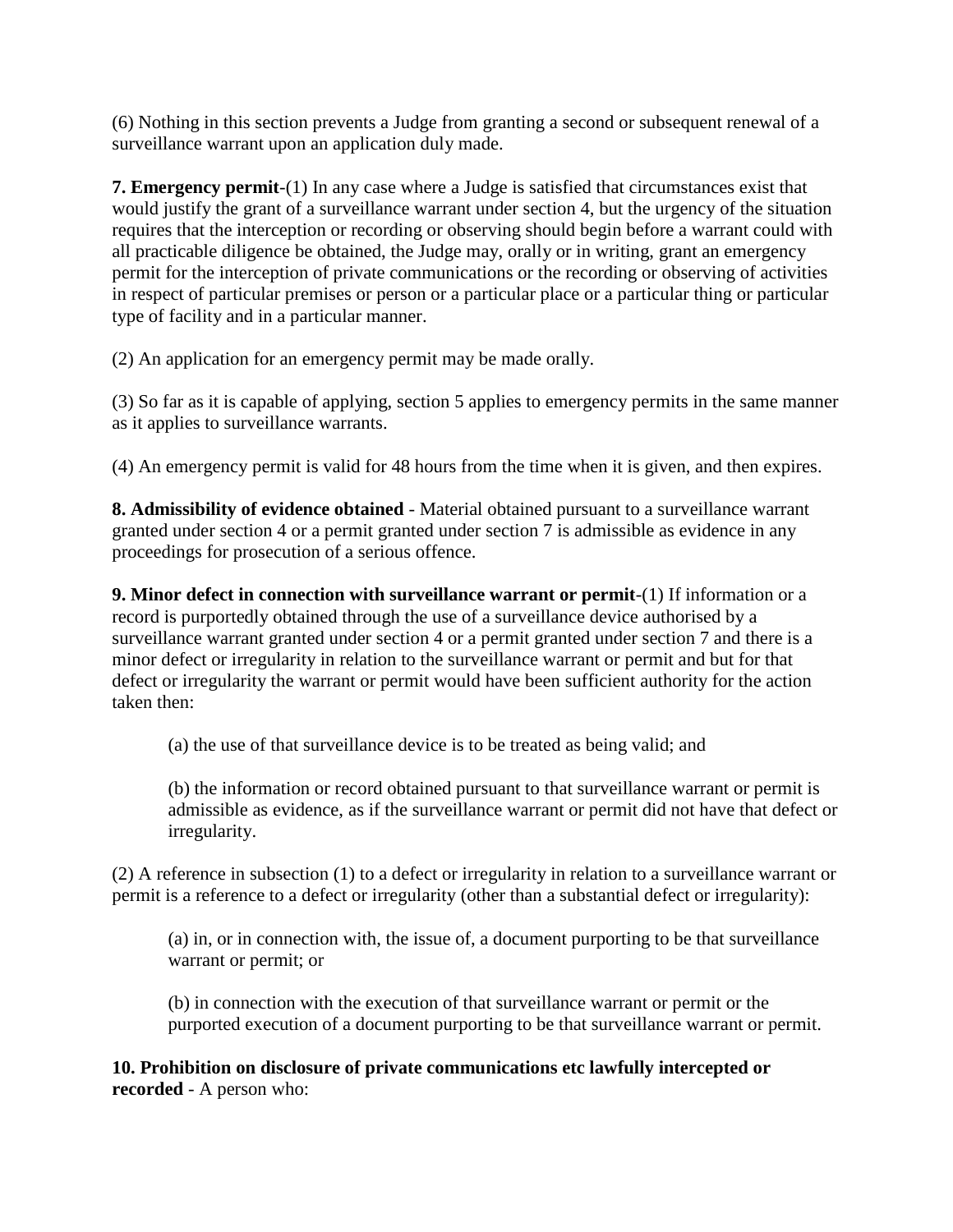(a) intercepts or assists in the interception of a private' communication in pursuance to a surveillance warrant or emergency permit; or

(b) acquires knowledge of a private communication as a direct or indirect result of that interception; or

(c) makes a record of the activities of a person, and knowingly discloses the substance, meaning, or purport of that communication or recording, or any part of that communication or recording otherwise than in the performance of that person's duty commits an offence and is liable to imprisonment for a term not exceeding six (6) months or to a fine not exceeding 50 penalty units, or both.

**11. Assistance to police executing a warrant or a permit** -It is a condition of a licence issued under Part III of the Telecommunications Act 2005 that the licensee provides such assistance to police executing a warrant granted under section 4 or a permit granted under section 7 in respect of an interception device as is required by the police.

**12. Commissioner of Police to give information to Legislative Assembly** - As soon as practicable after 1st January the Commissioner shall present to the Legislative Assembly a report stating:

(a) the number of applications for warrants made under section 3; and

(b) the number of applications for renewals of warrants made under section 6; and

(c) the number of applications for emergency permits made under section 7; and

(d) the number of applications referred to in each of paragraphs (a) to (c) that were granted, and the number that were refused; and

(e) the number of prosecutions that have been instituted in which evidence obtained directly or indirectly from an interception or optical surveillance carried out pursuant to a warrant or permit has been adduced, and the result of those prosecutions; and

(f) the number of warrants that did not result in any charges being laid within 90 days of the date on which the warrant expired.

# **PART 3 FIREARMS AND EXPLOSIVES**

**13. Police officer or person having possession of firearm etc in performance of duties**-(1) Subject to subsection (2) and where it is appropriate to do so, the Commissioner may authorise a person to assist police in the exercise of their duties as a police officer.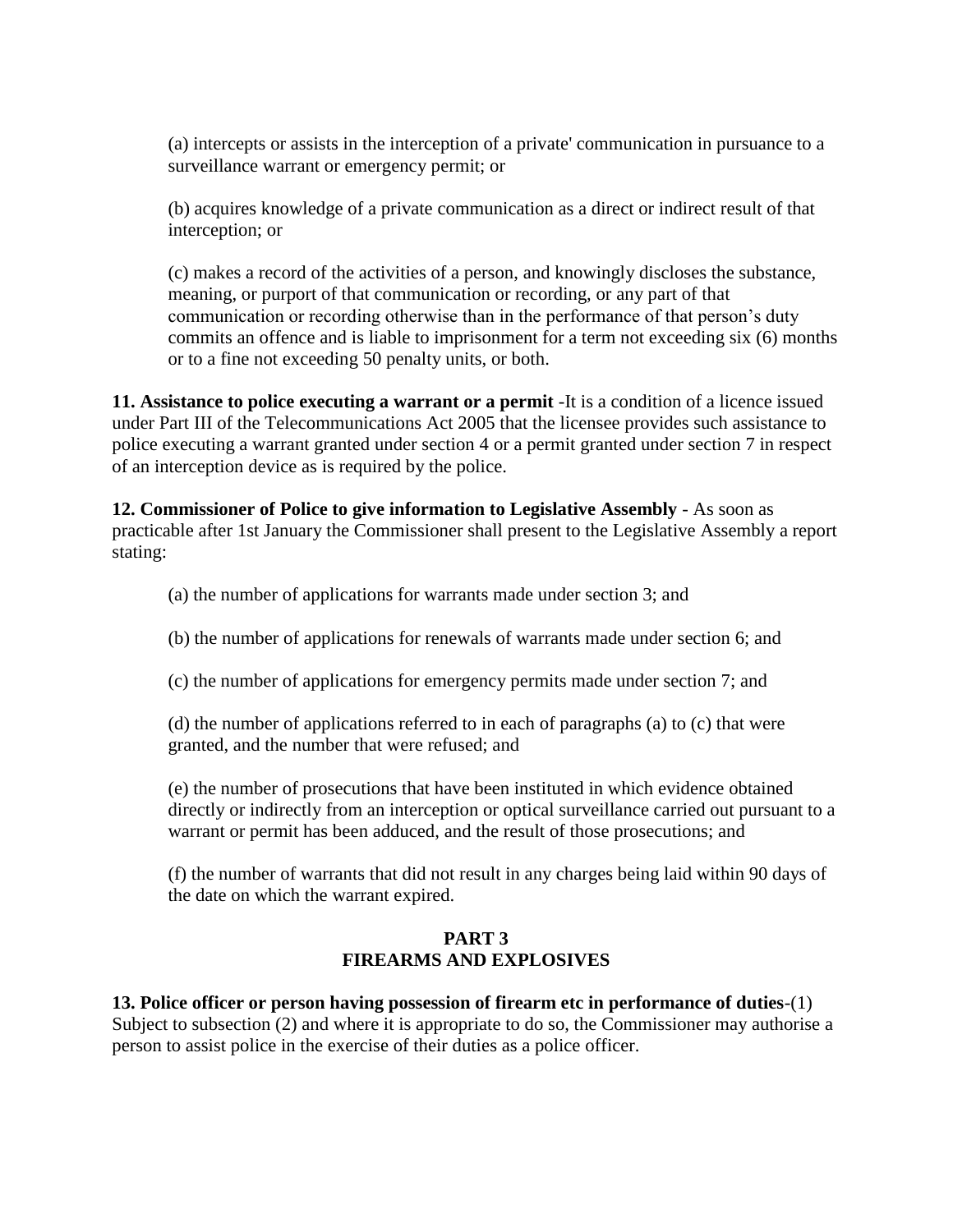(2) The Commissioner shall not permit a police officer to have in his or her possession a firearm, ammunition, explosives or dangerous weapons for use in the exercise of that officer's duties and shall not authorise a person to have in his or her possession a firearm, ammunition, explosives or dangerous weapons to assist police in the exercise of their duties of a police officer unless:

(a) the Minister has approved the arming of the police officer or person; and

(b) the police officer or person has satisfactorily carried out appropriate training in the safe use of firearms and dangerous weapons.

(3) The Minister may only approve a police officer or person to be armed under subsection (2)(a) where the arming is required because of exceptional circumstances and is otherwise in accordance with relevant police internal orders or rules.

(4) Subject to section 15, a police officer or person authorised to have in his or her possession a firearm, ammunition, explosives or dangerous weapons under this section may only carry and use that firearm, ammunition, explosives or dangerous weapons in accordance with relevant police internal orders or rules.

(5) A police officer who has in his or her possession a firearm, ammunition, explosives or dangerous weapons for use in the exercise of that officer's duties as a police officer, does not commit an offence under the Arms Ordinance 1960 or any other enactment in respect of carrying or being in possession of that firearm, ammunition, explosives or dangerous weapons.

(6) A person authorised under this section to assist police in the exercise of the duties of a police and who has in his or her possession a firearm, ammunition, explosives or dangerous weapons for use in the exercise of those duties, does not commit an offence under the Arms Ordinance 1960 or any other enactment in respect of carrying or being in possession of that firearm, ammunition, explosives or dangerous weapons.

**13A. Police officers not to be armed except in accordance with this Part** - Subject to section 13, police officers may not be armed in the daily performance of their duties.

**14. Importation of explosives, firearms and ammunition by police**-(1) The Commissioner of Police may with the prior approval of Cabinet, import or cause to be imported explosives, ammunition or firearms for use by police officers in the exercise of duties as a police officer.

(2) Notwithstanding the Customs Act or any other enactment, an importation referred to in subsection (1) is authorised and the importer does not commit any offence in respect of that importation.

**15. Discharge of firearms by police officer and person assisting a police officer**-(1) Other than in the circumstances set out in subsection (2), a police officer or person authorised under section 13 to have in his or her possession a firearm may only discharge that firearm: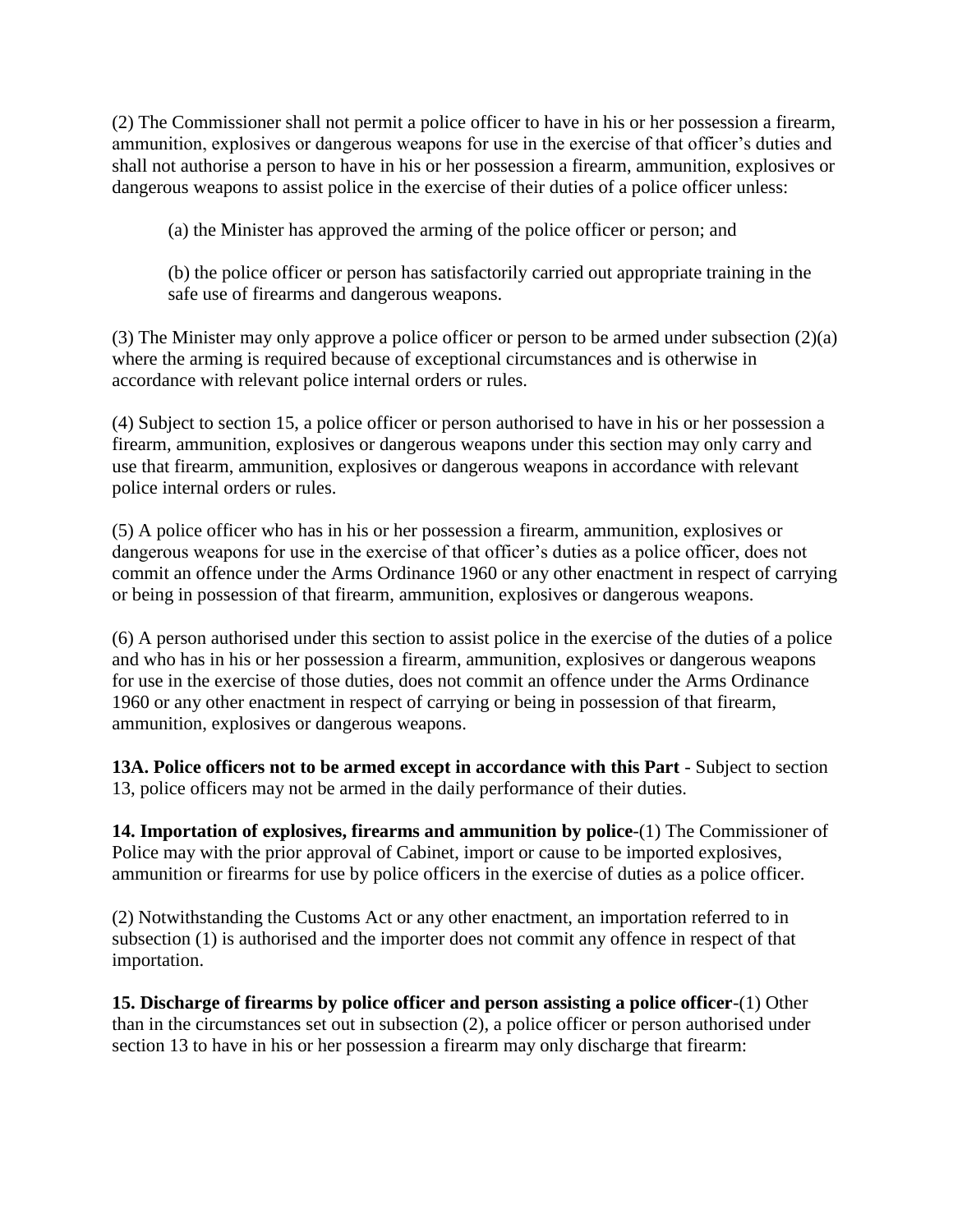(a) in self defence or the defence of another person under threat of immediate serious violence; or

(b) in other exceptional circumstances where there is no other reasonable course of action open to the police officer's duties.

(2) Subject to subsection (1), a police officer may only discharge a firearm in the execution of that police officer's duties:

(a) during firearms training; or

- (b) for the purpose of lawfully destroying animals; or
- (c) for State ceremonial purposes.

(3) Where a police officer or person discharges a firearm in the circumstances set out in subsection (1), the officer or person shall as soon as practicable furnish a written report to the Commissioner.

## **PART 4 VISITING SPECIALISTS**

# **15A. Definition of terms used in this Part**-(1) In this Part, unless the contrary intention appears:

"intergovernment agreement" means an agreement between Samoa and another country for the provision of visiting specialists by that other country to carry out specified activities:

"specified activities" means activities:

(a) relating to goodwill missions; or

(b) as security to visiting foreign dignitaries; or

(c) as otherwise specified by order issued by the Head of State acting on the advice of Cabinet.

"visiting specialists" mean a team of police or specially trained persons from another country that are in Samoa at the request of the Government pursuant to an intergovernmental agreement to carry out specified activities.

(2) An intergovernmental agreement may impose conditions on the carrying out of the specified activities by the visiting specialists.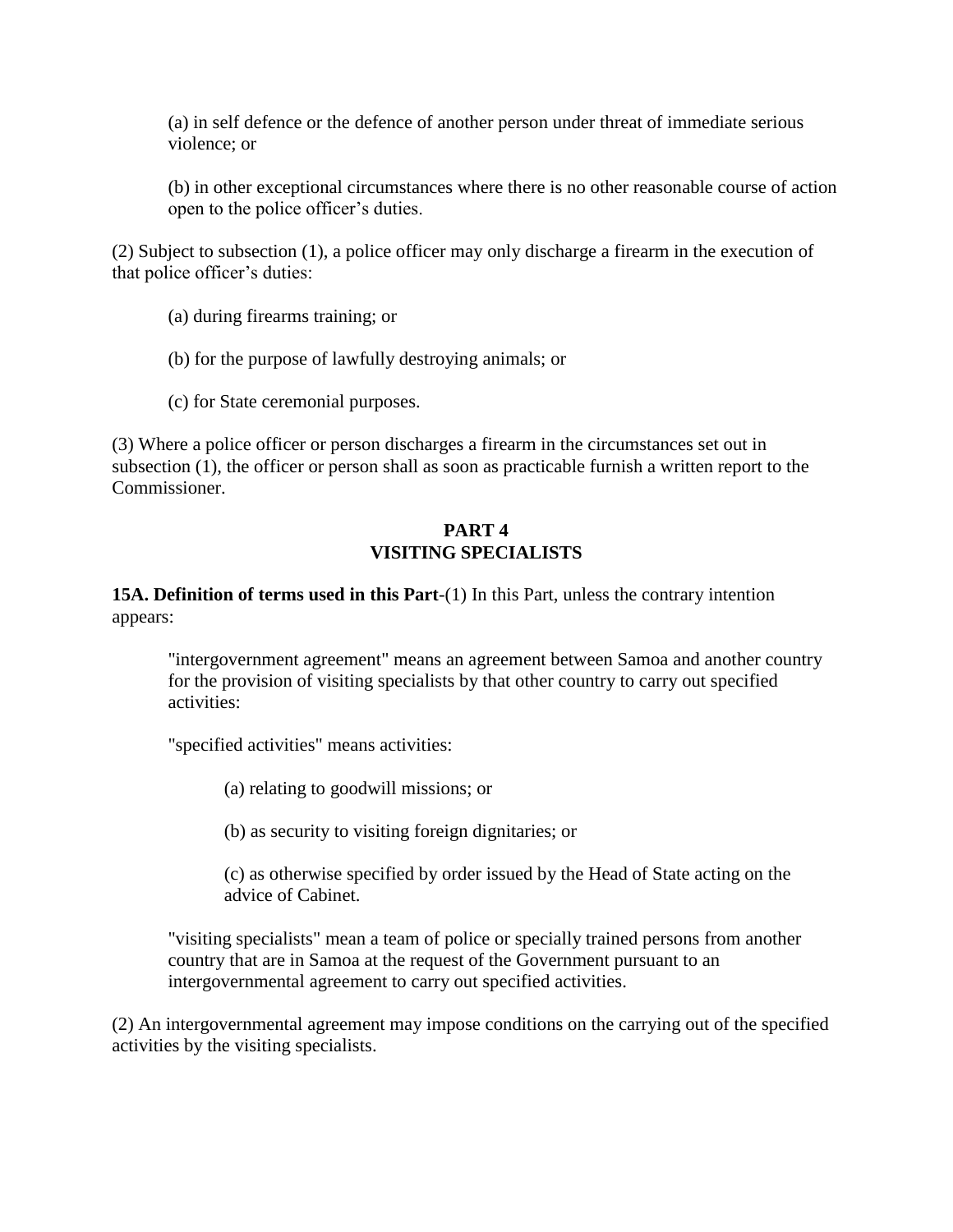**16. Use of force and police powers by members of visiting specialists**-(1) Members of the visiting specialists may exercise any powers that may be exercised by police officers.

(2) Members of the visiting specialists may use such force as is reasonably necessary to achieve a public purpose.

**17. Carriage of weapons by the visiting specialists**-(1) Members of the visiting specialists may possess, carry and use firearms, ammunition, explosives or dangerous weapons in accordance with their internal orders or rules in order to:

- (a) protect themselves or the visiting specialists; or
- (b) protect other persons; or
- (c) protect public or private property; or
- (d) achieve a public purpose.

(2) A member of the visiting specialists does not commit an offence under the Arms Ordinance 1960 or any other enactment in respect of carrying or being in possession of that firearm, ammunition, explosives or dangerous weapon in the Circumstances referred to in subsection (1).

**18. Entry and departure of members of the visiting specialists** - Members of the visiting specialists shall be exempt from any visa laws and immigration inspection and restrictions when entering or departing from Samoa.

**19. Immunity from legal proceedings**-(1) Members of the visiting specialists shall have immunity from legal, proceedings in relation to actions of the visiting specialists or its members that are taken in the course of, or are incidental to, official duties.

(2) In this section, "legal proceedings" include criminal and civil proceedings.

(3) The country from which the visiting specialists come may waive immunity granted by this section.

### **PART 5 FORENSIC SAMPLES**

# **20. Interpretation**-(1) In this Part, unless the contrary intention appears:

"forensic procedure" means:

(a) an examination of a part of the body that requires touching of the body or removal of clothing;

(b) the taking of a sample of hair;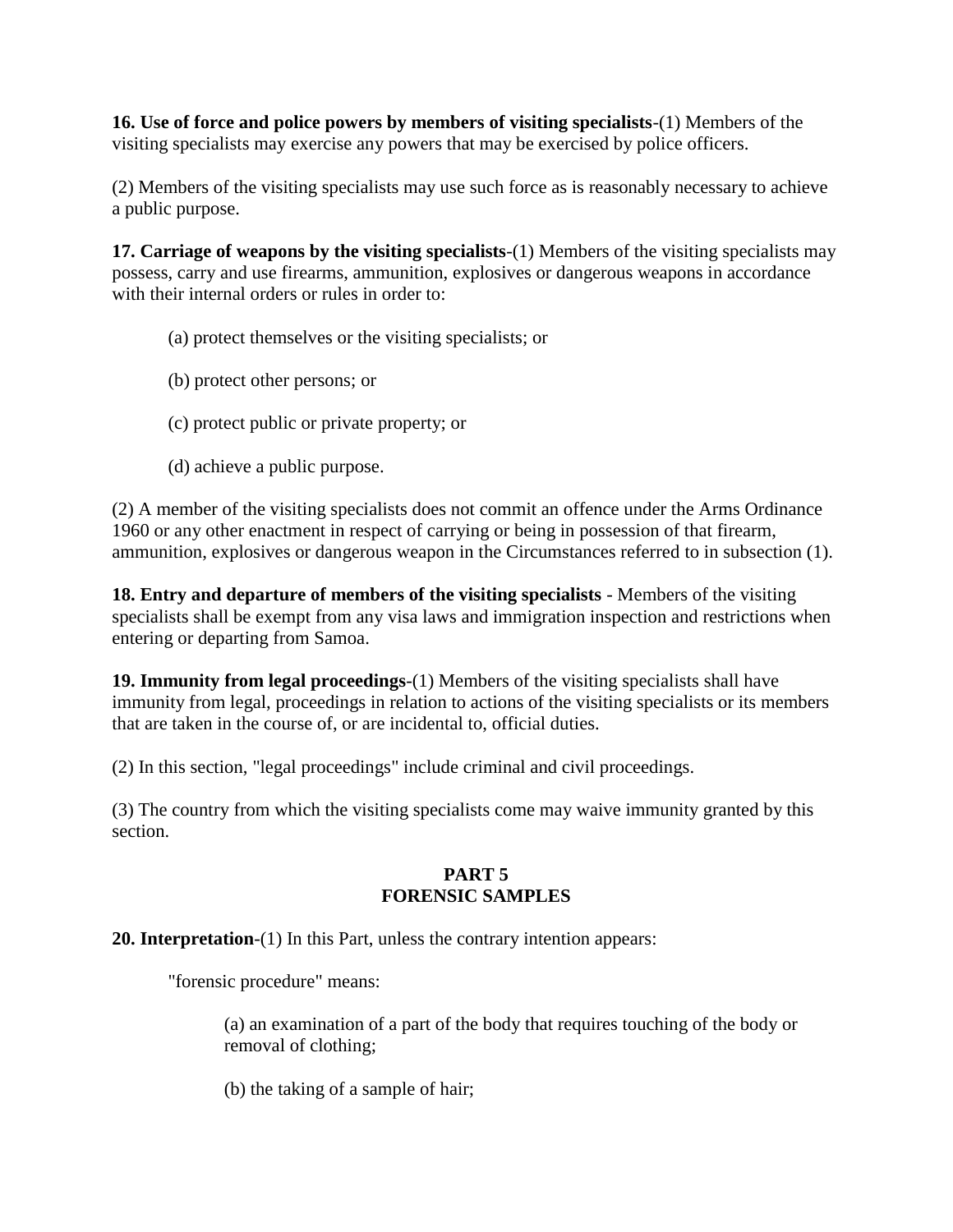(c) the taking of a sample from or under a fingernail or toenail;

(d) the taking of a sample of saliva or a sample by a swab;

(e) the taking of a sample by swab or washing from any external part of the body;

(f) the taking of a sample by vacuum suction, by scraping or by lifting by tape from any external part of the body;

(g) the taking of a handprint, fingerprint, footprint or toe print;

(h) the taking of a photograph of, or an impression or cast of a wound from, a part of the body;

(i) the taking of a sample for breathalyser analysis;

(j) the taking of a sample of blood or other bodily fluid;

"forensic sample" means material obtained from a forensic procedure;

"suspect" means:

(a) a person suspected by a police officer, on reasonable grounds, to have committed a serious offence;

(b) a person charged with a serious offence;

(c) a person who has been summoned to appear before a court for a serious offence.

**21. Taking a forensic sample**-(1) Where there are reasonable grounds for suspecting that a person is planning, participating in, or committing, or has planned, participated in, or committed a serious offence and a forensic sample may provide evidence in relation to that serious offence, a police officer may conduct a forensic procedure to obtain that forensic sample.

(2) Where a police officer carries out a forensic procedure on a person, the police officer must make and sign a record of the carrying out of that procedure as soon as practicable afterwards.

(3) The police officer must ensure that a copy of the record is made available to the person as soon as practicable after the record is made.

**22. General rules for carrying out forensic procedures**-(1) A forensic procedure:

(a) must be carried out in circumstances providing reasonable privacy to the suspect; and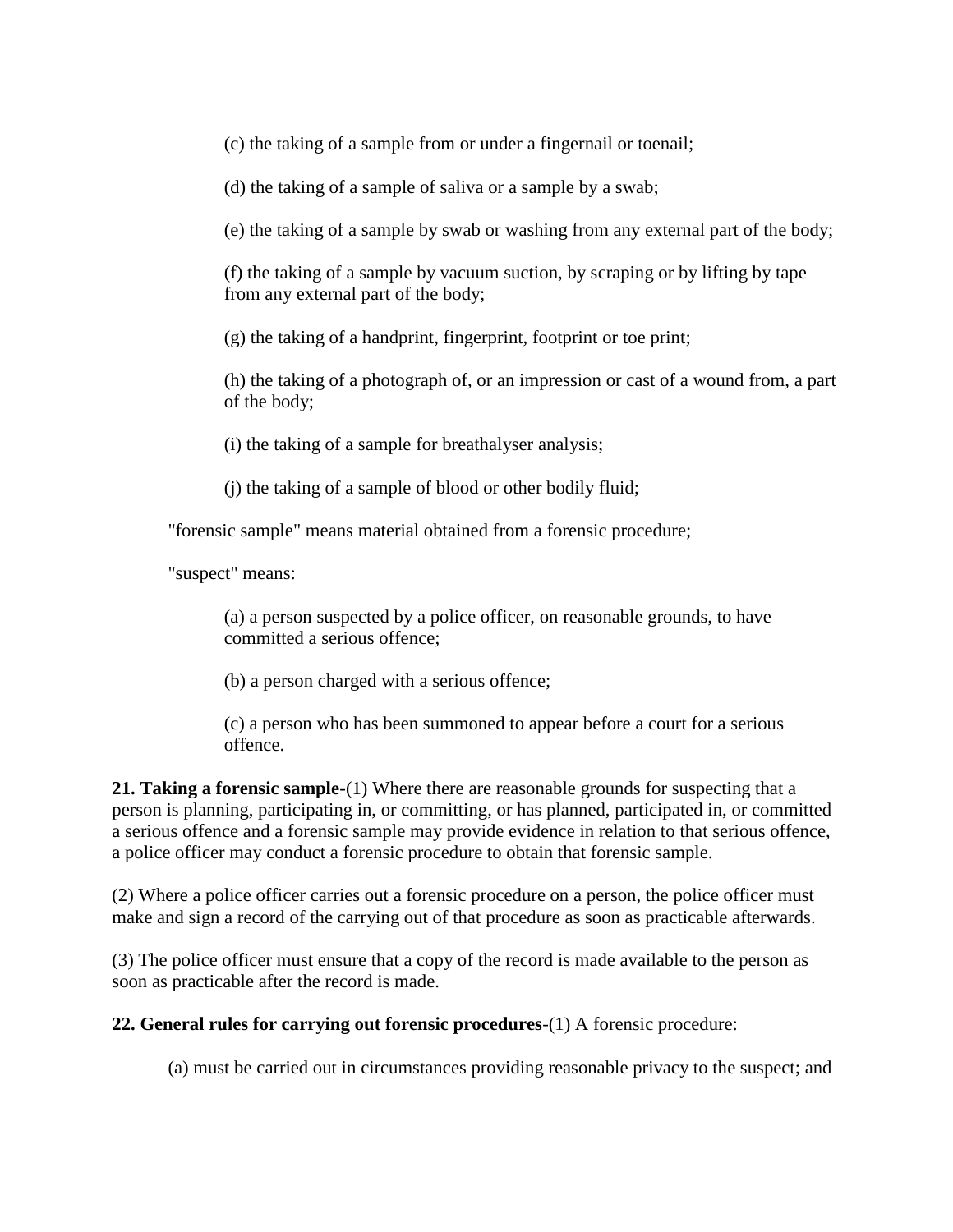(b) except if permitted by the person who is the subject of the procedure, wherever possible should not be carried out in the presence or view of anyone who is of the opposite sex to the suspect; and

(c) must not be carried out in the presence or view of a person whose presence is not necessary for the forensic procedure or required or permitted under another provision of this Act; and

(d) must not involve the removal of more clothing than is necessary for carrying out the procedure; and

(e) must not involve more visual inspection than is necessary for carrying out the procedure.

(2) Where a forensic procedure is carried out on a minor, wherever possible a relative of that minor shall be present during the carrying out of that forensic procedure.

**23. Use of force in carrying out forensic procedures**-(1) A police officer when carrying out a forensic procedure on a person may use reasonable force:

(a) to enable a forensic procedure to be carried put; or

(b) to prevent loss, destruction or contamination of any sample.

(2) A forensic procedure must be carried out in a way consistent with appropriate medical or other relevant professional standards.

(3) A forensic procedure shall not be carried out in a cruel, inhuman or degrading way.

**24. Admissibility of forensic sample –** A forensic sample obtained under section 21 is admissible as evidence in any proceedings for prosecution of a serious offence.

**25. Samples**-(1) This section applies to a forensic sample taken from a suspect under this Act if there is sufficient material for an analysis to be carried out by not only the police officers investigating the offence concerned but also by or on behalf of the suspect.

(2) The investigating police officer must ensure that:

(a) a part of the material sufficient for analysis is made available to the suspect as soon as practicable; and

(b) reasonable care is taken to ensure that the suspect's part of the material is protected and preserved until the suspect receives it; and

(c) reasonable assistance is given to the suspect to ensure that the material is protected and preserved until it is analysed.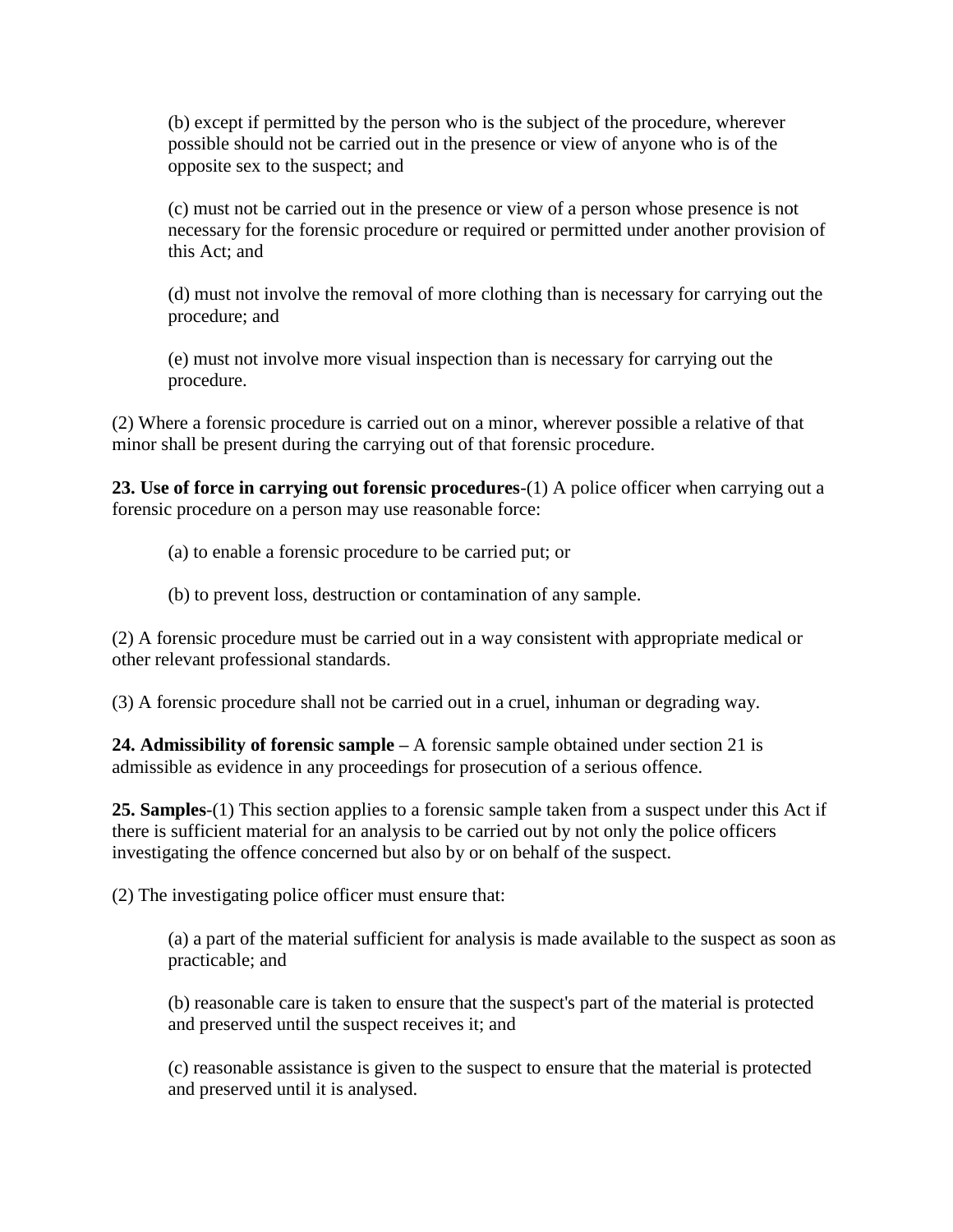## **26. Refusing to allow forensic procedure** - A person who:

(a) refuses to comply with any reasonable direction in connection with the carrying out of the forensic procedure; or

(b) obstructs, resists, hinders, uses violence against, threatens or intimidates a person in connection with the carrying out of the forensic procedure,

commits an offence and is liable to imprisonment for a term not exceeding 12 months or a fine not exceeding 20 penalty units or to both.

**27. Approved testing facility**-(1) The Minister may approve a laboratory or other facility in Samoa or elsewhere as an approved testing facility for forensic samples.

(2) Information provided by an approved testing facility referred to in subsection (1) as to matters such as the chemical composition of a forensic sample is admissible as evidence in any proceedings for prosecution of a serious offence.

# **PART 6 POWERS OF ENTRY AND SEIZURE**

**28. Police general powers of entry** - A police officer may enter premises, and may take the action that is necessary and reasonable to prevent the commission or repetition of an offence or of a breach of the peace or to protect life or property:

(a) when invited onto the premises by a person who is or is reasonably believed to be a resident of the premises for the purpose of giving assistance to a person on the premises who has suffered, or is in imminent danger of suffering, physical injury at the hands of some other person; or

- (b) under a warrant; or
- (c) in circumstances of seriousness and urgency.

# **29. Power to enter premises to arrest offender**-(1) If:

(a) a police officer has, under a warrant, power to arrest a person for an offence; and

(b) the officer believes on reasonable grounds that the person is on any premises; the police officer may enter the premises, using the force that is necessary and reasonable in the circumstances, at any time of the day or night for the purpose of searching the premises for the person or arresting the person.

(2) If: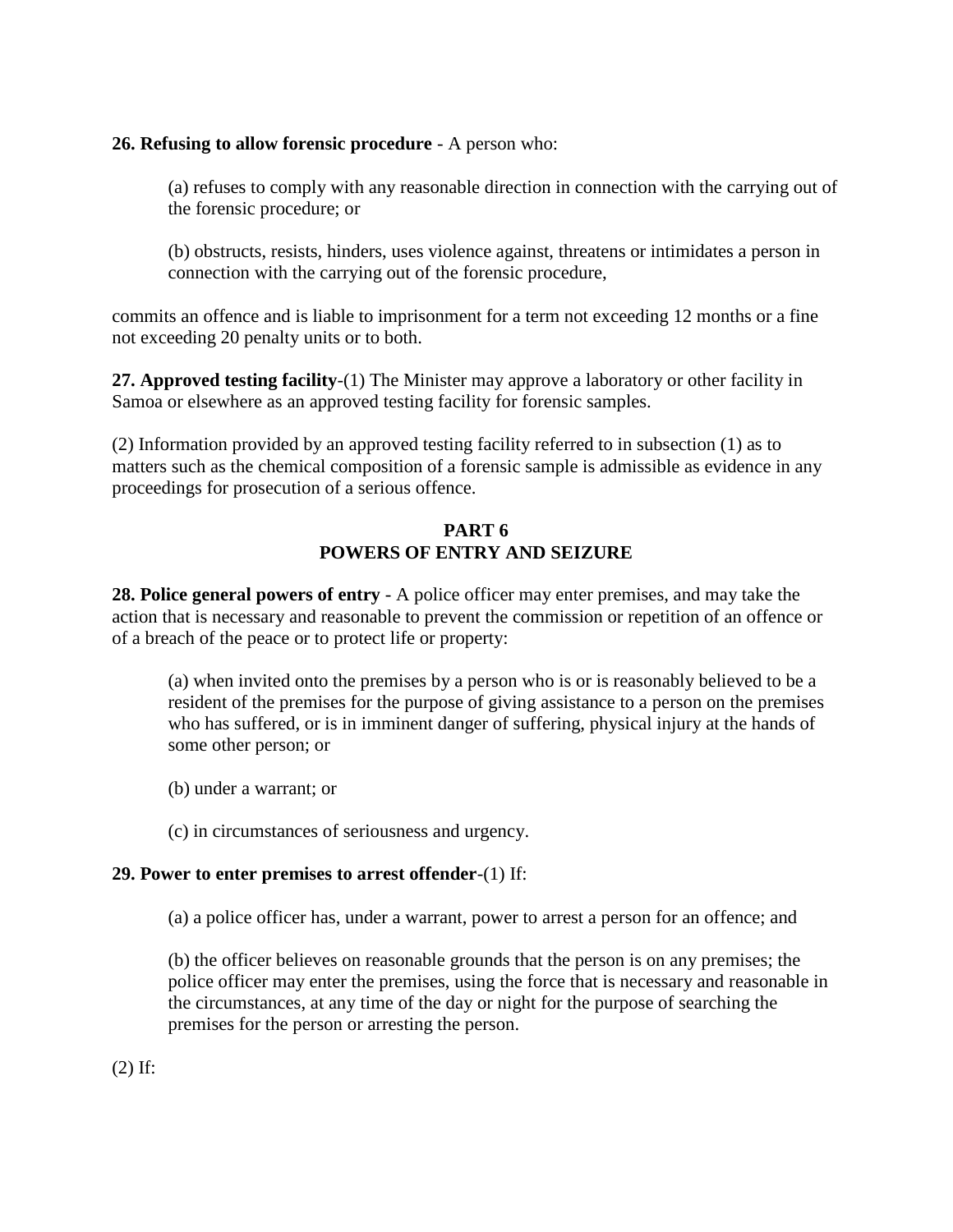(a) a police officer has reasonable grounds to believe that a person is planning, participating in, or committing, or has planned, participated in, or committed a serious offence; and

(b) the officer believes on reasonable grounds that the person is on any premises;

the police officer may enter the premises, using the force that is necessary and reasonable in the circumstances, at any time of the day or night for the purpose of searching the premises for the person or arresting the person.

**30. Power to conduct search of arrested person** – If a police officer suspects on reasonable grounds that a person who has been arrested is carrying evidential material in relation to any offence, the police officer may conduct search of the person at or soon after the time of arrest, and seize any such thing found as a result of the search.

**31. Power to conduct search of arrested person's premises** -A police officer who arrests a person at premises for an offence, or who is present at such an arrest, may seize things in plain view at those premises that the police officer believes on reasonable grounds to be evidential material in relation to any offence.

**32. The things that are authorised by search warrant**-(1) A warrant in force for the search of premises authorises the executing police officer or an assisting police officer:

(a) to enter the warrant premises; and

(b) to search for and record fingerprints found at the premises and to take samples of things found at the premises for forensic purposes; and

(c) to search the premises for the kinds of evidential material specified in the warrant, and to seize things of that kind found at the premises; and

(d) to seize other things found at the premises in the course of the search that the executing officer or an assisting officer believes on reasonable grounds to be:

(i) evidential material in relation to an offence to which the warrant relates; or

(ii) evidential material in relation to any offence; or

if the executing officer or an assisting officer believes on reasonable grounds that seizure of the things is necessary to prevent their concealment, loss or destruction or their use in committing an offence.

(2) A warrant in force for the search of a person authorises the executing officer or an assisting officer: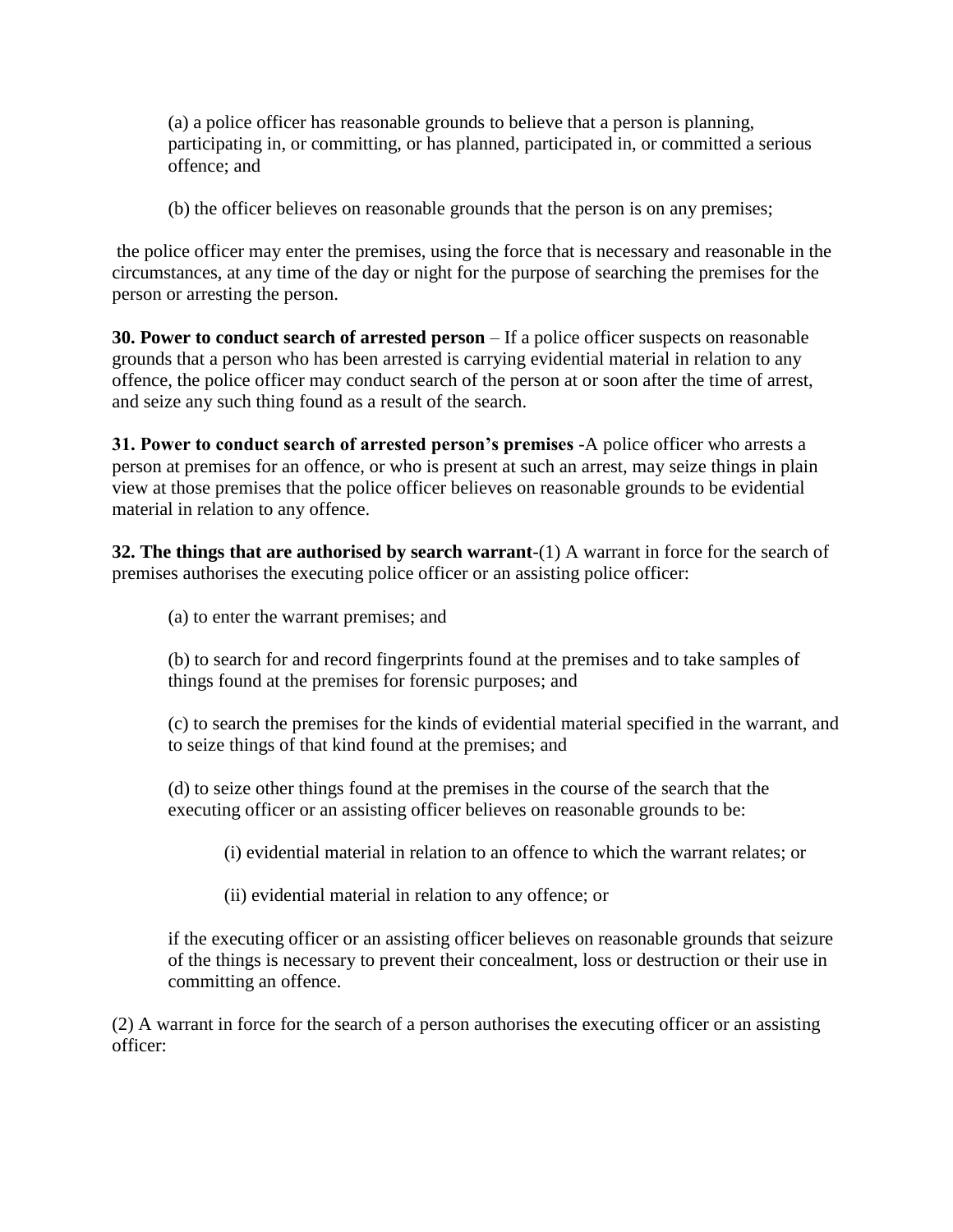(a) to search the person as specified in the warrant, things found in the possession of the person and any recently used conveyance for things of the kind specified in the warrant; and

 $(b)$  to:

(i) seize things of that kind; or

(ii) record fingerprints from things; or

(iii) to take forensic samples from things found in the course of the search; and

(c) to seize other things found in the course of the search on, or in the possession of, the person or in the conveyance that the executing officer or an assisting officer believes on reasonable grounds to be:

(i) evidential material in relation to an offence to which the warrant relates; or

(ii) a thing relevant to any offence,

if the executing officer or an assisting officer believes on reasonable grounds that seizure of the things is necessary to prevent their concealment, loss or destruction or their use in committing an offence.

### **33. Availability of assistance and use of force in executing warrant** - In executing a warrant:

(a) the executing police officer may obtain the assistance that is necessary and reasonable in the circumstances; and

(b) the executing police officer, or a police officer assisting in executing the wan-ant, may use the force against persons and things that is necessary and reasonable in the circumstances.

**34. Specific powers available to police officers executing warrant in relation to premises-(**1) In executing a warrant in relation to premises, the executing police officer or an assisting police officer may:

(a) for a purpose incidental to the execution of the warrant; or

(b) if the occupier of the premises consents in writing; take photographs (including video recordings) of the premises or of things at the premises.

**35. Use of equipment to examine or process things** - The executing police officer or an assisting police officer may bring to premises that are the subject of a warrant any equipment reasonably necessary for the examination or processing of things found at the premises.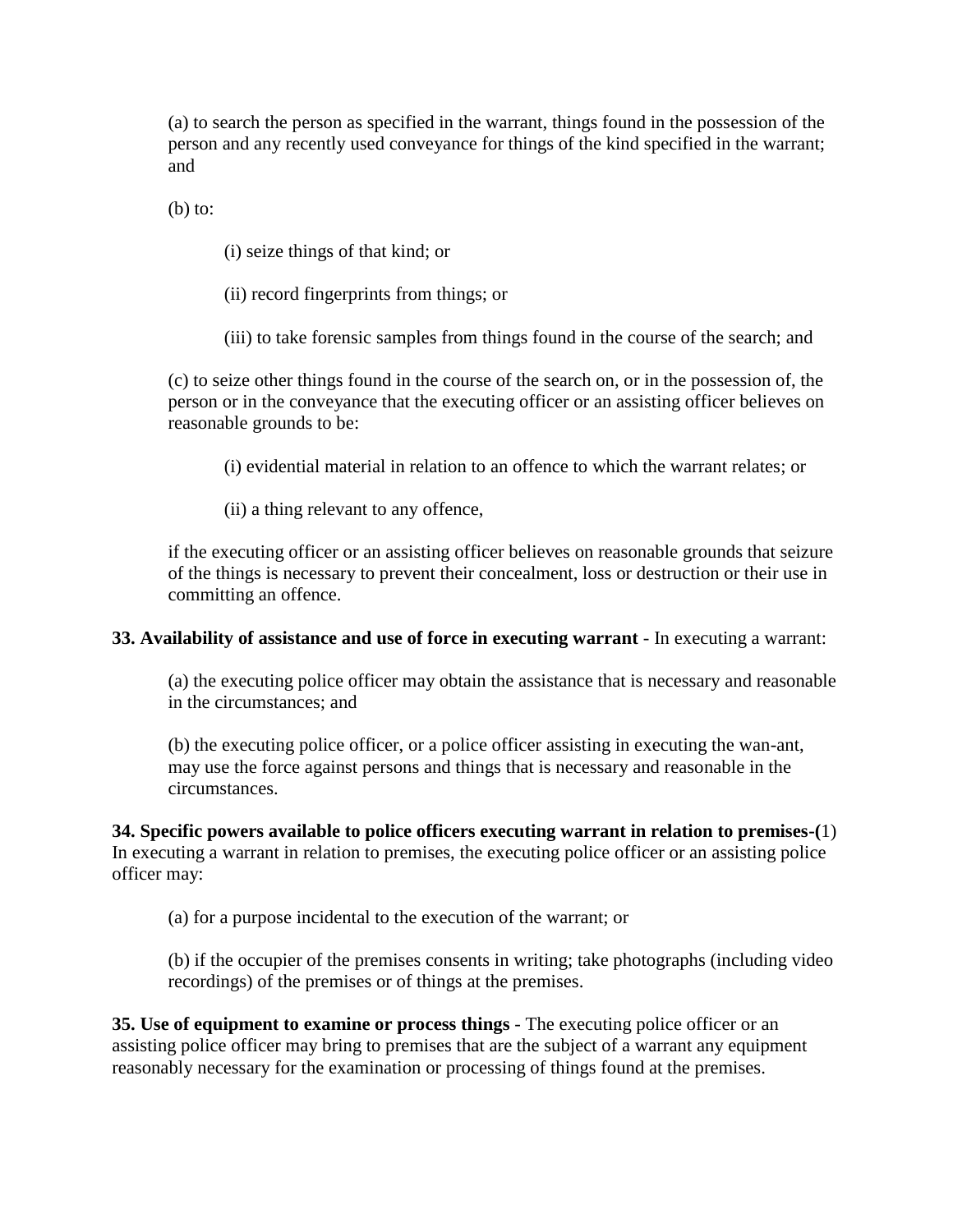**36. Stopping, searching and detaining people**-(1) This section applies if a police officer suspects, on reasonable grounds, that:

(a) a person is carrying, or otherwise has in his or her possession, a thing relevant to a serious offence or a thing stolen or otherwise unlawfully obtained; and

(b) it is necessary to exercise a power under subsection (2) to prevent the thing from being concealed, lost or destroyed; and

(c) it is necessary to exercise the power without the authority of a search warrant because the circumstances are serious and urgent.

(2) If this section applies, the police officer may:

- (a) stop and detain the person; and
- (b) conduct a search of the person for the relevant thing; and
- (c) seize the thing if the officer finds it.

(3) If, in the course of searching for the relevant thing, the police officer finds any evidential material, the officer may seize the material if the officer suspects, on reasonable grounds, that:

(a) it is necessary to seize it to prevent its concealment, loss or destruction; and

(b) it is necessary to seize it without the authority of a search warrant because the circumstances are serious and urgent.

## **PART 7 MISCELLANEOUS**

**37. Authority to use police dogs**-(1) If a police officer is authorised to search a person for the purpose of detecting a drug offence or an offence involving explosives, the officer is entitled to use a dog for that purpose.

(2) For the purpose of detecting a drug offence or an offence involving explosives, a police officer is entitled to be accompanied by a dog.

(3) Neither the Government or a police officer is liable for any action, liability, claim or demand merely because a dog entered or was in or on premises as provided by this section.

**38. Injuring or attempting to injure a police dog**-(1) A person who without lawful excuse injures a police dog or attempts to injure a police dog commits an offence and is liable to imprisonment for a term not exceeding 12 months or to fine not exceeding 20 penalty units or to both.